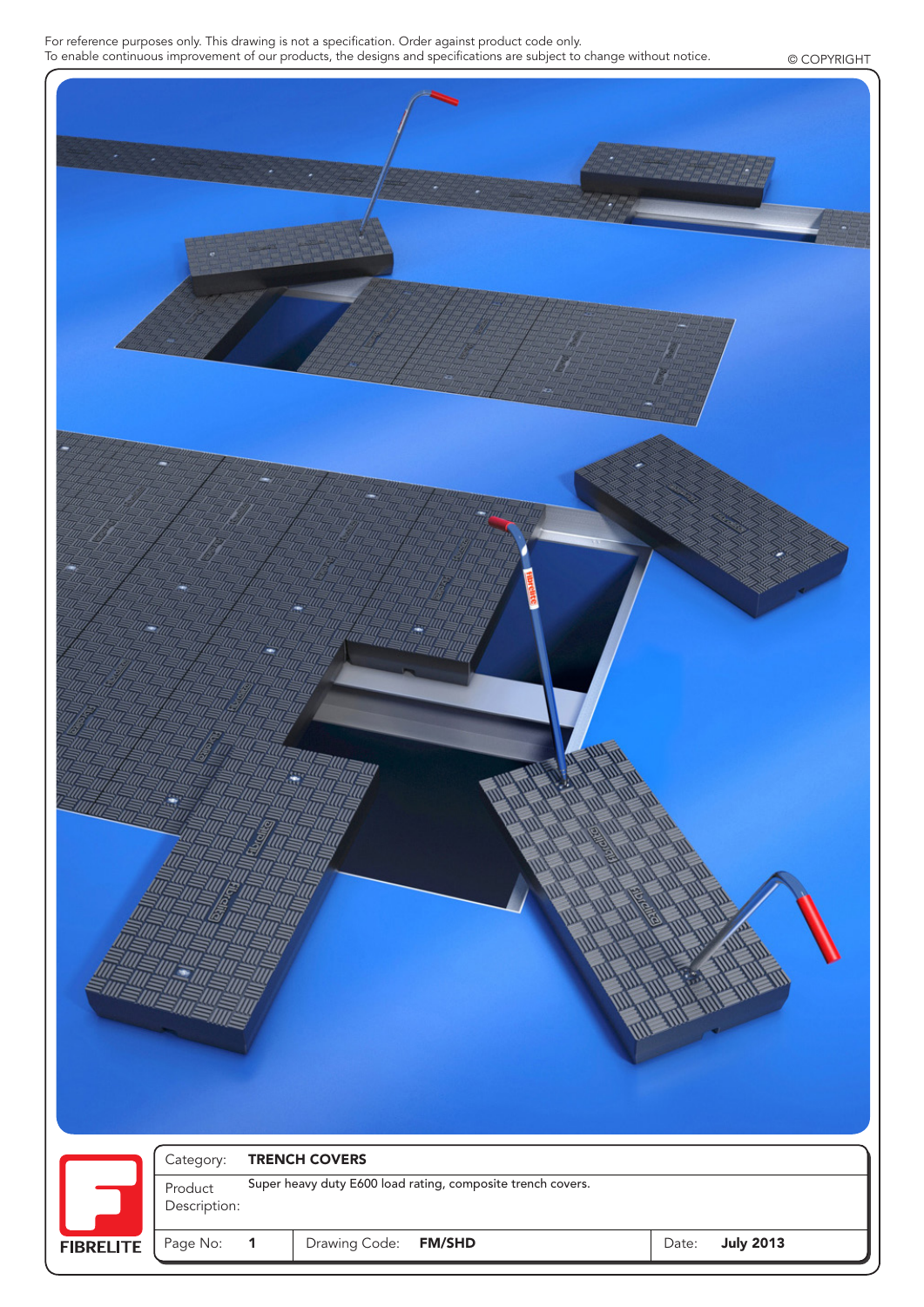

| <b>Product</b><br>Code | <b>Cover Length</b><br>DIM "A" (mm) | Weight (Kg) |  |  |
|------------------------|-------------------------------------|-------------|--|--|
| FM45-60-117/SHD        | 600                                 | 42          |  |  |
| FM45-70-117/SHD        | 700                                 | 49          |  |  |
| FM45-80-117/SHD        | 800                                 | 57          |  |  |

|                  | Category:                                                                              | <b>TRENCH COVERS</b> |                      |  |       |  |                  |  |
|------------------|----------------------------------------------------------------------------------------|----------------------|----------------------|--|-------|--|------------------|--|
|                  | Super heavy duty E600 load rating, composite trench covers.<br>Product<br>Description: |                      |                      |  |       |  |                  |  |
| <b>FIBRELITE</b> | Page No: 2                                                                             |                      | Drawing Code: FM/SHD |  | Date: |  | <b>July 2013</b> |  |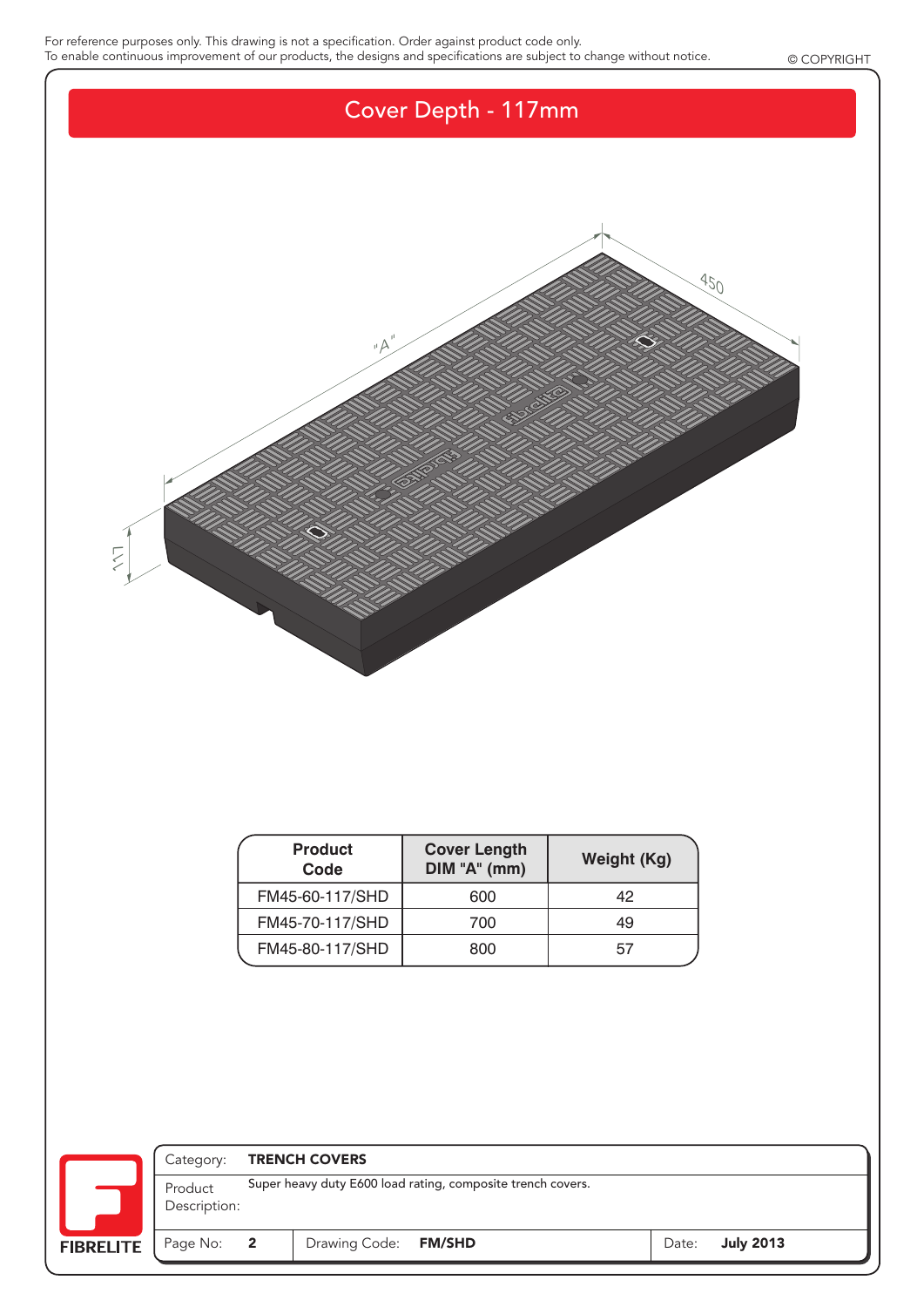